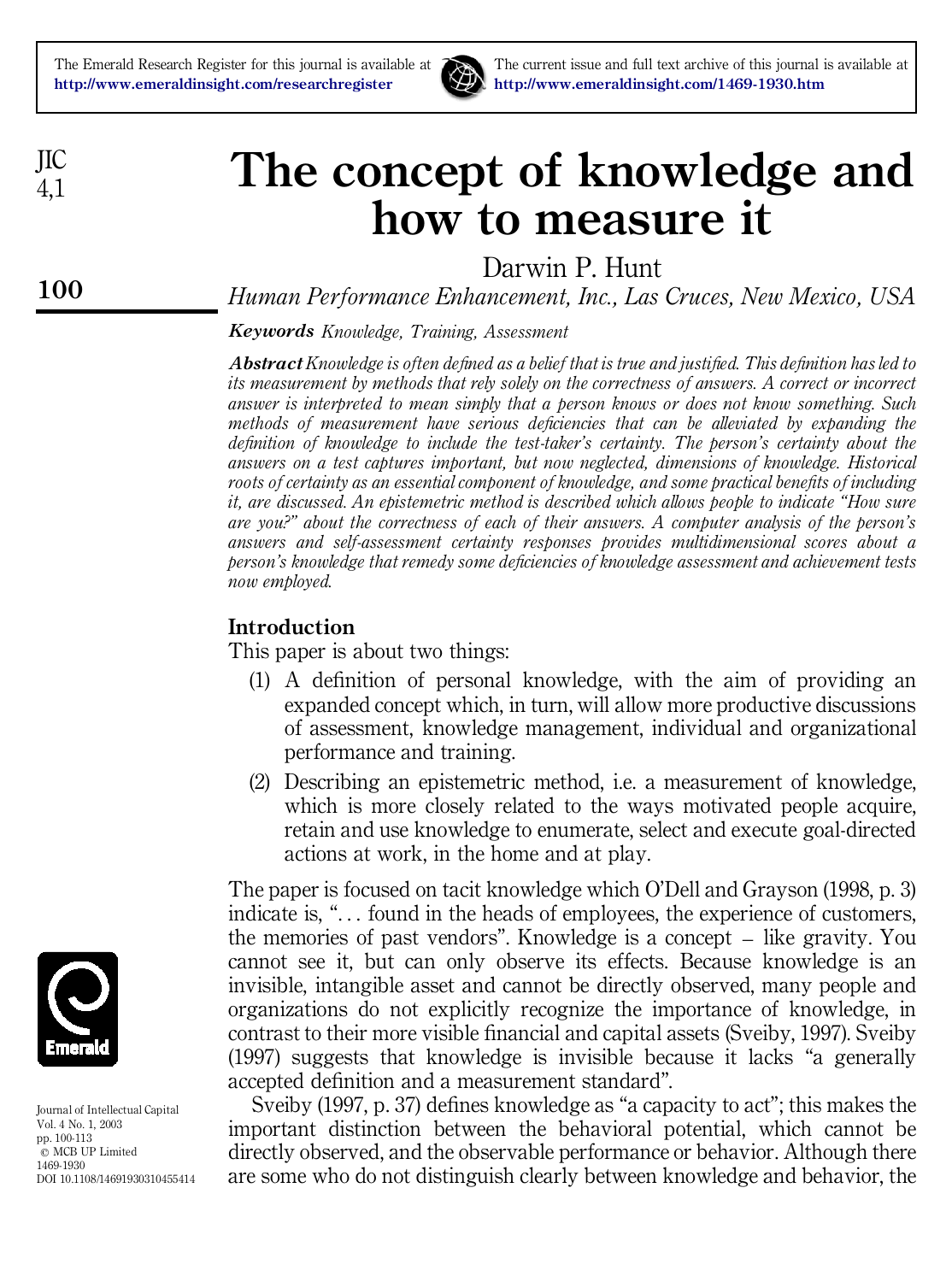failure to do so prevents the formulation of precise questions about the full process by which individuals and organizations acquire, retain and manage knowledge to perform tasks safely, effectively and at a high quality level.

I have recently become aware of several elements of knowledge management that are of central importance in my own area of primary interest which is the ability of people to assess their own knowledge. This important relation between knowledge and people's ability to self-assess whether they do or do not possess some specific knowledge is not new:

The Master said, Yu, shall I teach you what knowledge is? When you know athing, to recognize that you know it, and when you do not know a thing, to recognize that you do not know it. That is knowledge (Confucius, 551-479BC).

The notion that a person's certainty is an essential element of a person's knowledge has been discussed for centuries by philosophers and scientists (e.g. Confucius, c. 500BC, in Streep, 1995; Aristotle, c. 300BC, in Auden, 1970; Polanyi, 1974; Russell, 1948; Ayer, 1958; Quine, 1987). Indeed, the everyday usage of the concept of knowing implies that a higher level of certainty is required to say that one knows something than to say that one believes it to be so. For example one might say, in response to a request for directions to Jones' bakery, ªI don't know, but I think that if you walk four blocks north, turn right and go one block, you will find Jones' bakery". As we discuss later, knowing something represents a special class of believing; it is that class of correct beliefs about which one is, and has the right to be, certain. Exactly how certain one must be about a belief to qualify as knowing has been called the boundary problem (Quine, 1987) and will also be addressed later in this paper.

# **The effects of knowledge on behavior**

The knowledge of people greatly affects the safety, effectiveness, comfort and satisfaction with which the goals of an individual or an organization are formulated and attained. Knowledge provides an orderliness to our lives which allows us to conceptualize goals, to anticipate and perceive events, and to respond in accordance with the changing needs, purposes and desires. For example, our perceptions depend both on the data we receive through our senses (eyes, ears, skin, etc.) and the knowledge we possess that allows us to interpret them. Contrary to the popular phrase, "Seeing is believing", it is knowledge, beliefs and needs that structure our perceptions by interpreting the data of our senses. An individual's behavior and performance depend both on the knowledge that has been acquired through learning, practice and experience as well as the sensory receptors and the system of muscles, organs, etc.

The process of acquiring and retaining knowledge (and beliefs) in memory is called learning and is a product of all the experiences of a person from the beginning of his/her life to the moment at hand. Traditionally, learning has

The concept of knowledge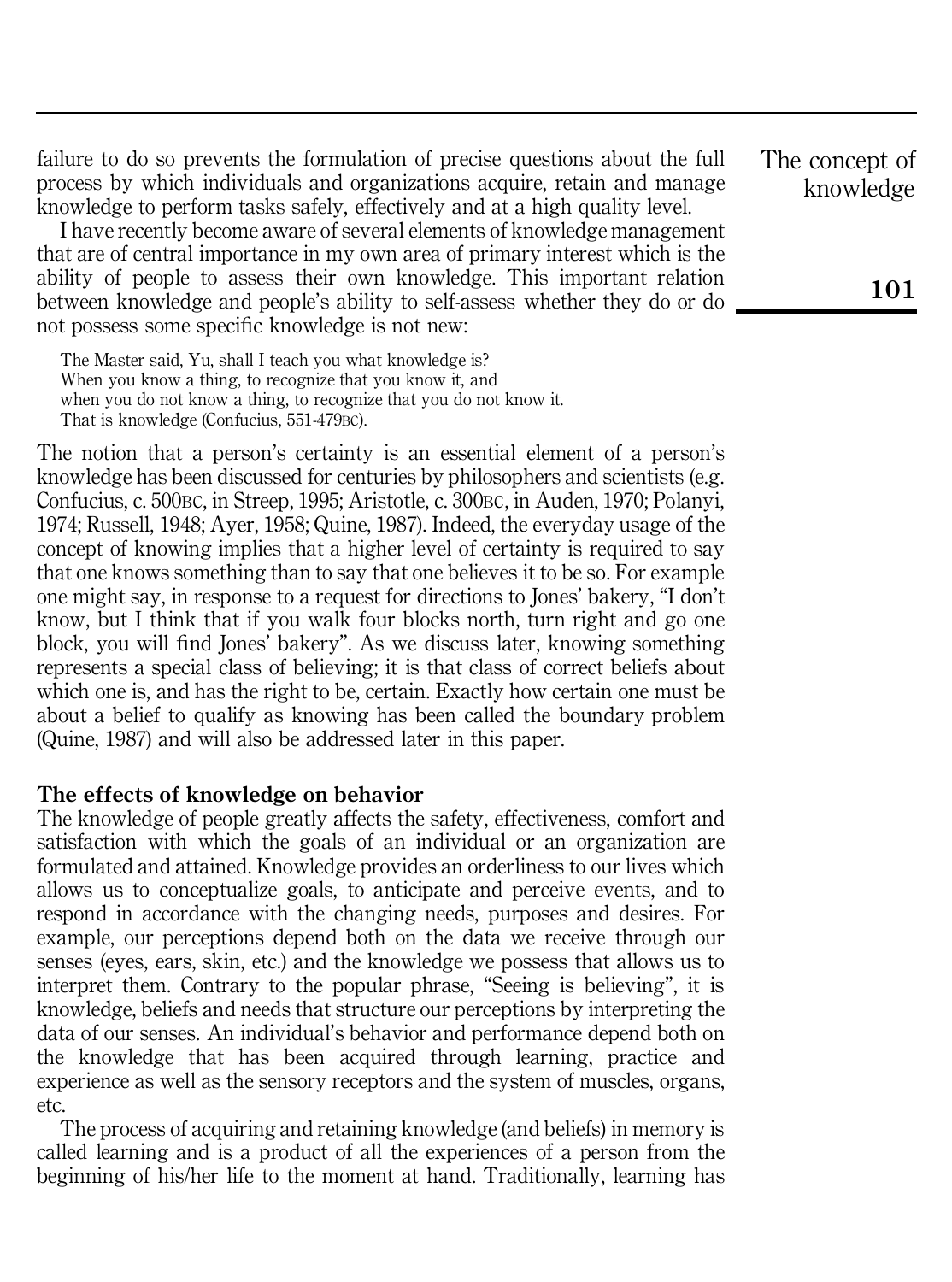been defined as the relatively permanent modification of the behavioral potential (of an organism) which accompanies practice. The behavioral potential that is modified is the knowledge of a person (or group or any living system, see Miller, 1978). As Ayer (1958, p. 10) reminds us, ªTo have knowledge is to have the power to give a successful performance, not actually to be giving oneº. A person can possess considerable knowledge as a result of learning, but such knowledge remains a hidden power until the person uses the knowledge to do something – to perform some task, understand something, make a decision or solve a problem. In spite of its being inaccessible for direct measurement, its power of influence over performance can be overwhelming.

Training programs and schools are so important in our society because they provide formal opportunities to acquire knowledge. As a result of these increased powers acquired as a result of training and education, the person has a potential to perform at a higher level than would otherwise be the case. Of course, the experiences with other people and with the environment influence the kind and amount of knowledge that is acquired and retained by a person. Assessing knowledge prior to testing performance of a complex task has the advantage of detecting and identifying knowledge deficiencies before they are revealed by errors in performance or other near-accident incidents.

To be useful to a person, the knowledge must not only be acquired, but also retained or remembered. It is not enough for instructors and trainers to be concerned only with the acquisition of knowledge by trainees. They must also be concerned with the retention of knowledge so that learners will have the knowledge available to them at later times. If the knowledge is acquired but does not influence behavior and cannot be retrieved from memory, e.g. is forgotten prior to its intended later use, then the earlier learning has failed to attain its instructional purposes. These factors are discussed in more detail in Hunt and Sams (1989).

# **Defining** knowledge

JIC 4,1

**102**

What does it mean when we say that a person knows something? What are the dimensions of knowledge? Our interest here is in knowledge as a characteristic of a person that influences the person's behavioral potential. Since knowledge, itself, cannot be directly observed, it must be inferred from observing performance on a test, e.g. questions designed to determine the beliefs of a person about, say, adding two-digit numbers. Knowledge has been conventionally defined as beliefs that are true and are justified. It is reasonable to think of a "true" belief as one that is in accord with the way in which objects, people, processes and events exist and behave in the real world. However, to avoid the philosophical complexities of the meaning of "true" (Fernández-Armesto, 1997), we will use the term "correct" (instead of true) belief to indicate that explicit and agreed-on criteria, e.g. among scientists, subject-matter experts, text book writers, etc., for determining the correctness of something have been met.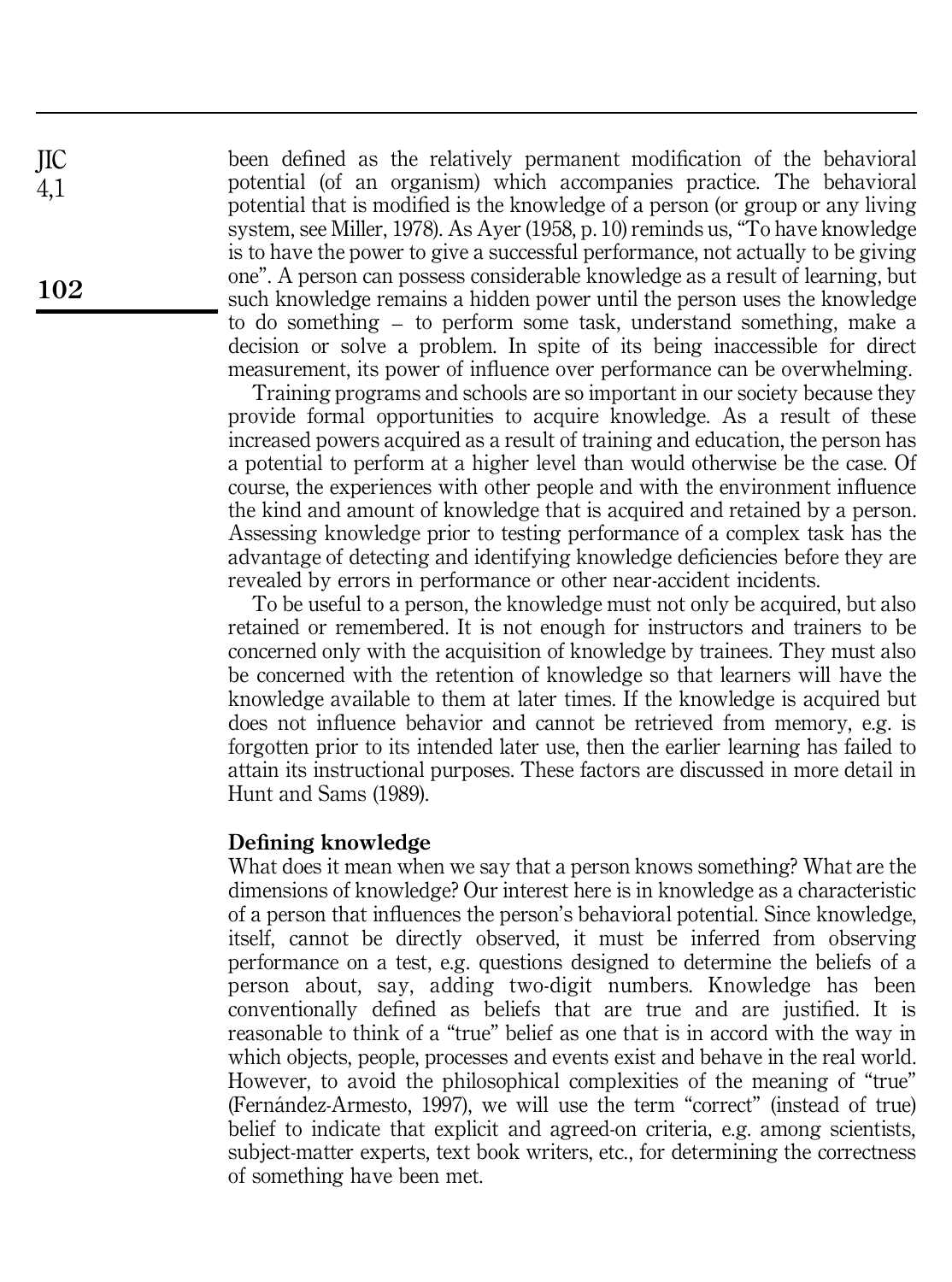Thus, a belief that is incorrect or false does not qualify to be called knowledge. Furthermore, being correct is not enough. To be called knowledge the belief must not only be correct, but also must be justified. Exactly what evidence is necessary and sufficient to allow a correct belief to be justified has been a topic of discussion (largely by philosophers) for more than 2000 years. Plotkin's (1994, p. 12) elaboration is helpful:

If I say that I know it is raining, then, for this to be a claim of real and certain knowledge, (1) it must be raining, (2) I must believe it to be raining (merely to say that it is, out of whim, and for it to be raining at the time of the whimsy, would not constitute knowledge that it is raining), and  $(3)$  I must be justified in having that true belief. By justify, epistemologists mean that the claim must be justified as reasonable rather than not. For example, I might genuinely believe it to be raining, and it is raining, but my belief may be based on what someone else has told me and that person may be none too reliable. I may even know that my informant is sometimes economical with the truth. "How do you *know* that it is raining?" I am asked. ªWhy,º I answer, ªbecause so-and-so told me.º ªWell,º say the philosophical judges on this matter, ªit is indeed raining, and you clearly believe it to be so doing, but your informant is unreliable and therefore you are not justified in your claim. You don't really know with any certainty that it is rainingº.

His point that being whimsically correct would not constitute knowledge is relevant to a weakness of common multiple-choice tests in which test takers are given credit for guessed-correct answers.

# **Certainty and self-assessment**

To know something means, at least, that the belief is correct and is justified. For many – probably most – people, to know something requires, in addition, that a person is sure or certain of it. Russell (1948, p. 381) points out, "That all human knowledge is in a greater or less degree doubtful is a doctrine that comes to us from antiquity . . . ". He may have had in mind Aristotle's comments (Auden, 1970) which are relevant to the proposal that the certainty of the correctness of one's belief, is an important component of knowledge:

The proud man . .. is an extreme in respect of the greatness of his claims, but a mean in respect of the rightness of them; for he claims what is in accordance with his merits, while others go to excess or fall short.

The man who thinks himself worthy of less than he is really worthy of is unduly humble, whether his deserts be great or moderate, or his deserts be small but his claims yet smaller.

He who thinks himself worthy of great things, being unworthy of them, is vain. (Aristotle, c. 300BC).

Furthermore Quine (1987, pp. 108-109) points out:

Knowledge connotes certainty (but) what shall we count as certain? . . . one would hesitate to limit knowledge to the absolutely certain . . . We do better to accept the word ªknowº . . . as a matter of degree. (Knowledge) applies only to true beliefs, and only to pretty firm ones, but just how firm or certain they have to be is a question  $\dots$ 

However, methods for determining whether a person recognizes that he/she knows or does not know something have not been incorporated into the The concept of knowledge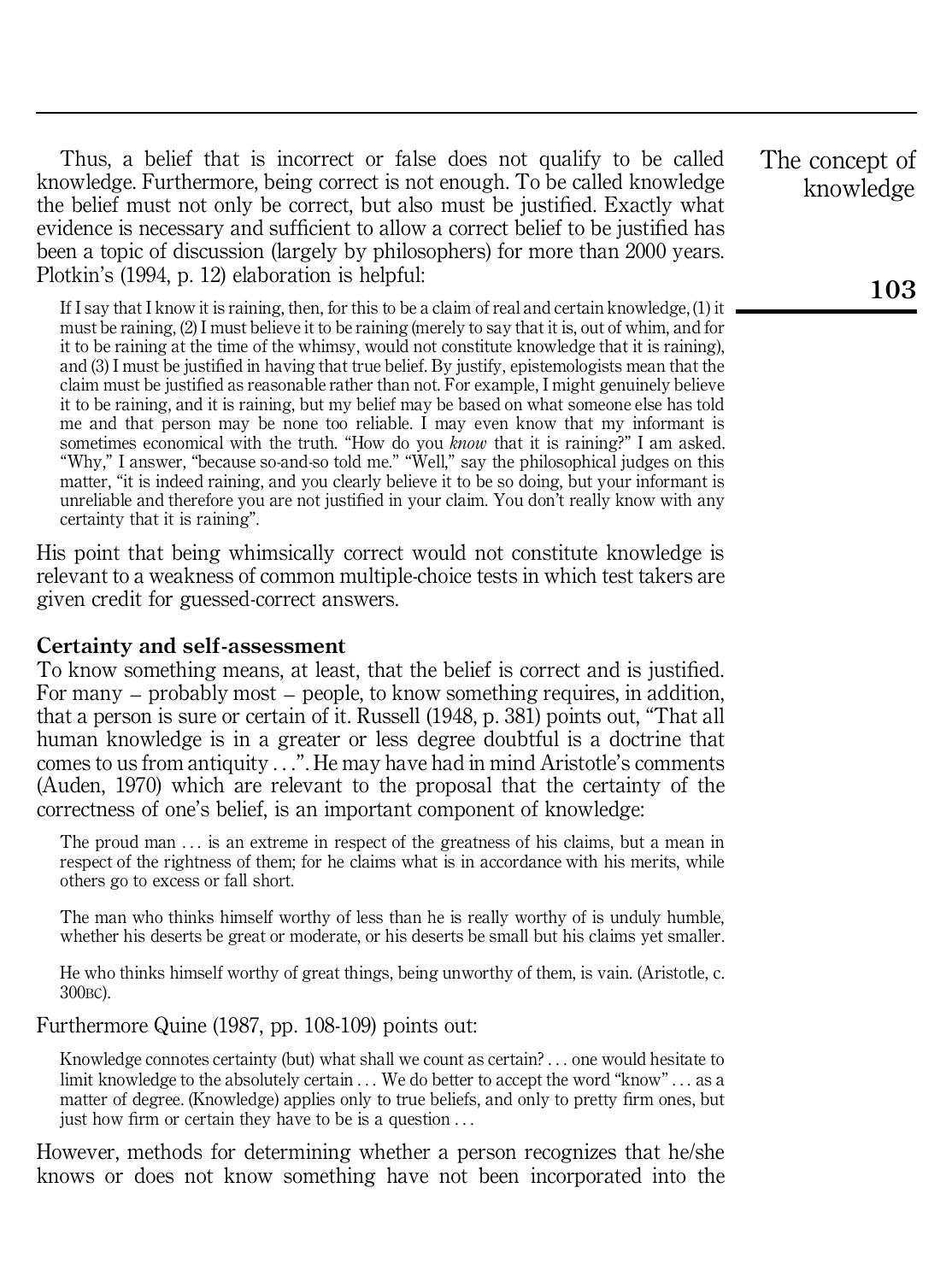measurement and assessment of people's knowledge, except for an occasional brief outburst of interest, say, in confidence testing. As Quine (1987) said, the question of how certain a person's belief must be for it to qualify as knowledge is a ªboundaryº problem. Where is the boundary between being certain enough and not being certain enough? For practical purposes of affecting real life behavior, the person must be certain enough so that he/she will use the knowledge to make decisions, solve problems and select/execute actions. This, in turn, suggests that the level of certainty required to qualify as knowledge may be different depending upon the utility or importance of the consequences, i.e. what are the possible benefits if the person's action is correct or the possible costs if the action is incorrect.

The problem of knowledge has been addressed extensively by Ayer (1958). His approach is especially relevant to the topic of measuring knowledge because the component of certainty plays a significant role in his discussions:

The first requirement is that what is known should be true, but this is not sufficient, not even if we add to it the further condition that one must be completely sure of what one knows. For it is possible to be completely sure of something which is in fact true, but yet not to know it. The circumstances may be such that one is not entitled to be sure (Ayer, 1958, p. 29).

Suppose that someone were consistently successful in predicting events...like the results of a lottery ... we might come to say that he knew which number would win. How does our man who knows what the results of the lottery will be differ from one who only makes a series of lucky guesses? . . . so far as the man himself is concerned . . . his procedure and state of mind . . . may be exactly the same as when it is said that he is only guessing. The difference is that to say that he knows is to concede to him the right to be sure, while to say that he is only guessing is to withhold it (Ayer, 1958, p. 31).

This leads Ayer (1958, p. 34) to conclude, " $\dots$  that the necessary and sufficient conditions for knowing that something is the case are first that what one is said to know be true, secondly that one be sure of it, and thirdly that one should have the right to be sure". It seems fair to say that his discussion of the "right to be sure" is quite similar to discussions about the requirement that to qualify as knowledge, a belief must be justified.

Partly as a result of not incorporating the component of sureness into the concept of knowledge, the dominating view in knowledge measurement and assessment is that, if a test taker's answer is correct, then it is considered to be knowledge even if it is of little or no practical use because the person is so unsure of it. If the answer is incorrect it is inferred simply that the person does not know it, which allows misinformation, i.e. being extremely sure that an incorrect answer is correct, to remain unrevealed.

Sureness importantly influences the extent to which people properly utilize their knowledge and beliefs in everyday decisions and behavior. Incorporating the component of certainty into the definition and measurement of knowledge means that a correct justified belief would not qualify as knowledge unless the person is sure of it. To expand the concept of knowledge to include certainty

JIC 4,1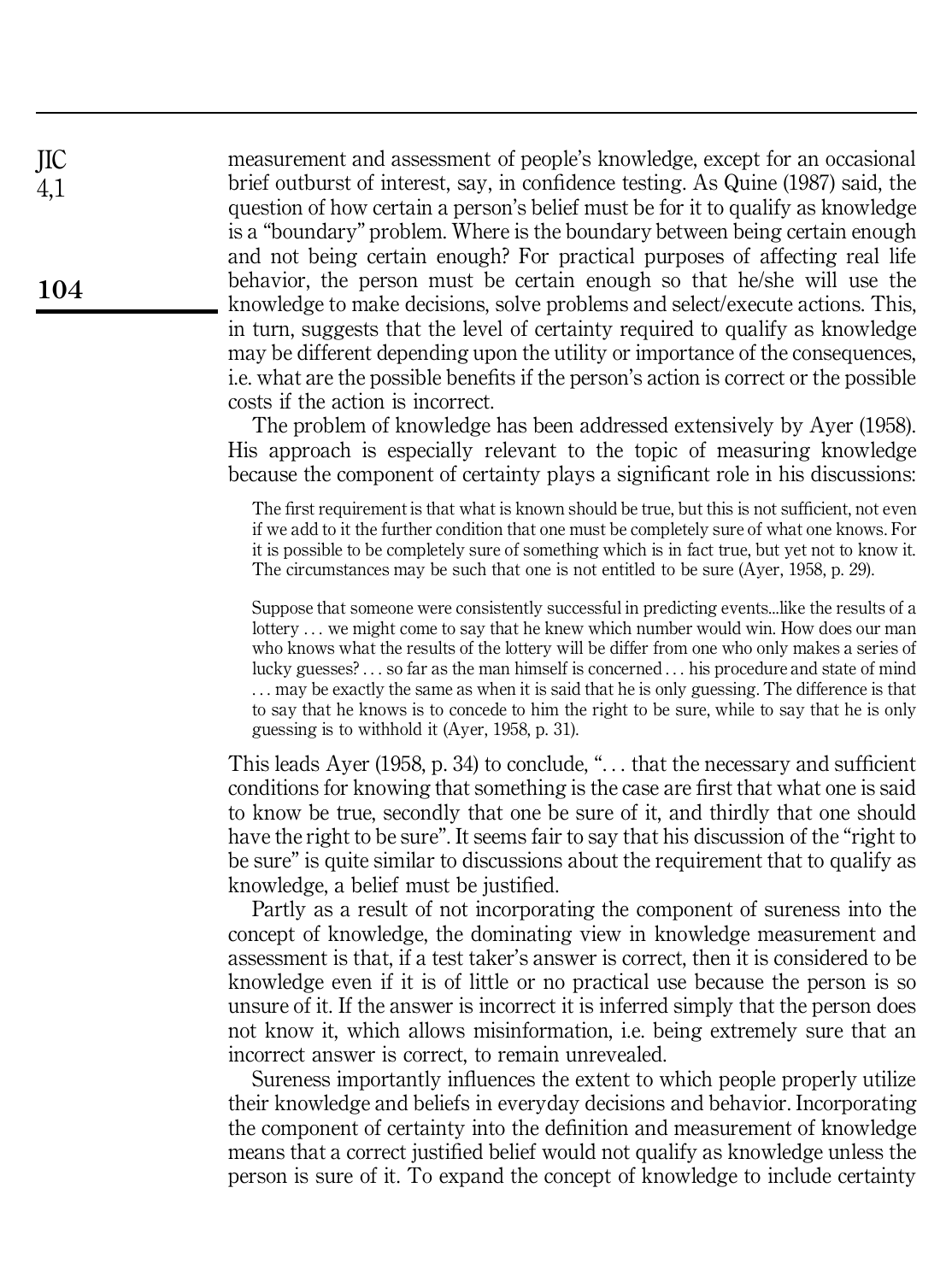and to provide a method for its measurement, it is required that there be criteria for determining the correctness of a person's answer and a method to measure how sure the person is of its correctness along with a criterion or boundary above which qualifies as a "sure" response. The concept of

# **A practical way to measure a person's knowledge**

How can we measure whether a person knows something? To measure something means to assign a number to a characteristic (knowledge) of an object (a person) or event according to a set of rules. It is the set of rules by which the number is assigned that defines the meaning of the number. The currently used multiple-choice test or any other epistemetric method may be considered as a "set of rules" by which the numbers (scores) or measurements are produced - and thus, knowledge may be operationally defined.

Most tests used today for measuring a person's knowledge on a topic are aimed at composing test items that represent the topic; and are fair and unbiased, i.e. not influenced by the test takers' characteristics other than knowledge, such as gender or ethnicity, which might influence the measurement. To determine whether a person possesses knowledge on, say, simple addition, we can ask questions that are representative of the topic, such as "What is the sum of  $12 + 13$ ?"; or we might pose the question as a response selection or multiple-choice task, e.g.

 $12 + 13 = (a) 7$ (b) 14 (c) 24 (d) 25

Current testing practice is to observe which alternative a person selects and infer that s/he knows (if a correct answer is selected) or does not know (if the correct answer is not selected) how to add two digit numbers. However, a test taker can select the correct answer without knowing how to add, e.g. in the above example, the chance of being correct by guessing alone is  $1/4 = 25$ percent. The reliance exclusively on the correctness of the answer implies that the person who provides a correct but unsure answer or who made a lucky guess possesses knowledge equivalent to a person who is correct and extremely sure of it.

Similarly, in today's multiple-choice tests if an incorrect answer is selected, then it is interpreted simply to mean that the person does not know the answer, i.e. is *uninformed*. This inference is misleading. Specifically, the person may be extremely sure that the incorrect answer which he/she selected is correct and, thus, may be *misinformed*– which is much worse than being uninformed. A sure-but-wrong belief, used confidently as a basis for making decisions and taking actions, may lead to surprising errors in performance – sometimes with tragic results. For example, if a licensing or certification test is being knowledge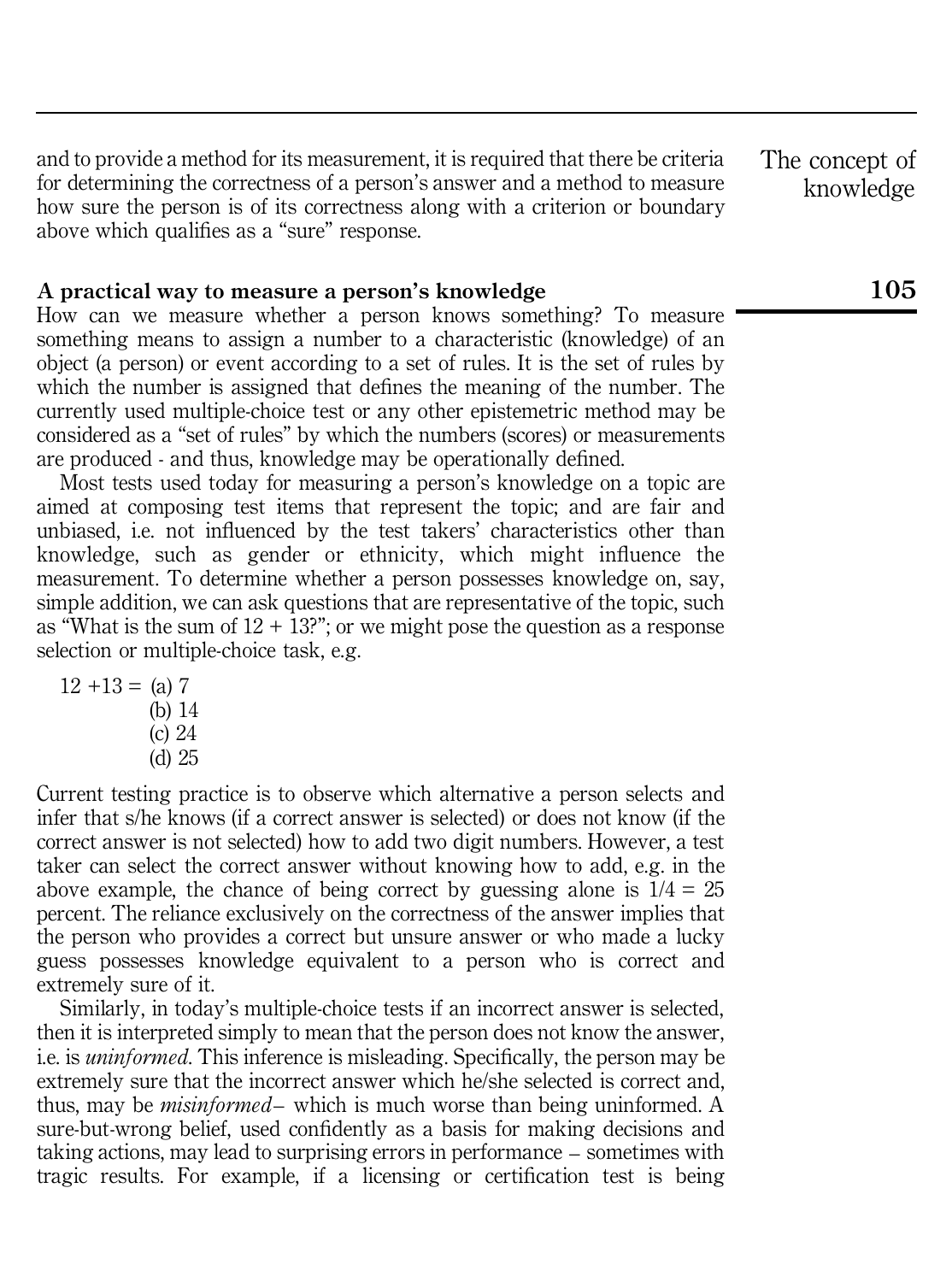| JIС | administered to a professional (say a physician or an aspiring key decision     |
|-----|---------------------------------------------------------------------------------|
| 4,1 | maker), it is important to make the distinction for incorrect answers between a |
|     | person who:                                                                     |

**106**

- . is not sure at all as to whether an incorrect answer which he/she gave is correct and thus the incorrect belief is not likely to be employed in practicing the profession; or
- . strongly believes that the selected incorrect answer is correct and is therefore likely to use the erroneous belief in making decisions.

Pears (1971, p. 15) remarks about the relation between the level of confidence in a belief and the likelihood of a person taking action based on the belief:

Think of the person who makes a true statement based on adequate reasons, but does not feel confident that it is true. Obviously, he is much less likely to act on it, and, in the extreme case of lack of confidence, would not act on it.

For instructional guidance as well as qualification testing it is helpful, and may be critical, to detect and identify misinformation and, though difficult, try to remedy it. As Colton (1829 in *The Lacon* in Seldes, 1985) tells us, ªmalinformation is more hopeless than noninformation; for error is busier than ignoranceº. Hidden misinformation not only leads to bad decisions and errors in performance, but also is counterproductive as a foundation for more advanced learning.

# **Some effects of self-assessment on knowledge**

As indicated earlier, the close relation between a person's knowledge and certainty has long been discussed. Russell (1948, p. 382) raises the question of whether "there is only one datum, namely a proposition with a degree of credibility attached to itº, or ªthe datum and its degree of credibility (are) two separate data".

For 20 years at New Mexico State University, and recently at Stockholm University, we have been conducting research and addressing the practical implications of people's self-assessments of the correctness of their own responses. The surprising results of some of our first studies (Hunt, 1982; Sams, 1989) indicate that learning is expedited by self-assessment (SA) responding. Our expected result was that the secondary task of assessing the correctness of one's responses would interfere with the primary task of learning.

Some insight into how to interpret the observation that SA responding enhances learning is provided by a signal detection analysis (Green and Swets, 1966) of our finding that learning is affected by the order in which the answer and the SA response are executed (Hunt, 1982). In the signal detection analysis, one can conceptualize the person's SA task as that of deciding whether a "signal of knowing" is present or absent within oneself, e.g. a state of the brain. This analysis assumes that the SA responses of "sure" and "unsure" provide reasonable estimates of the person's decision that the "signal of knowing" is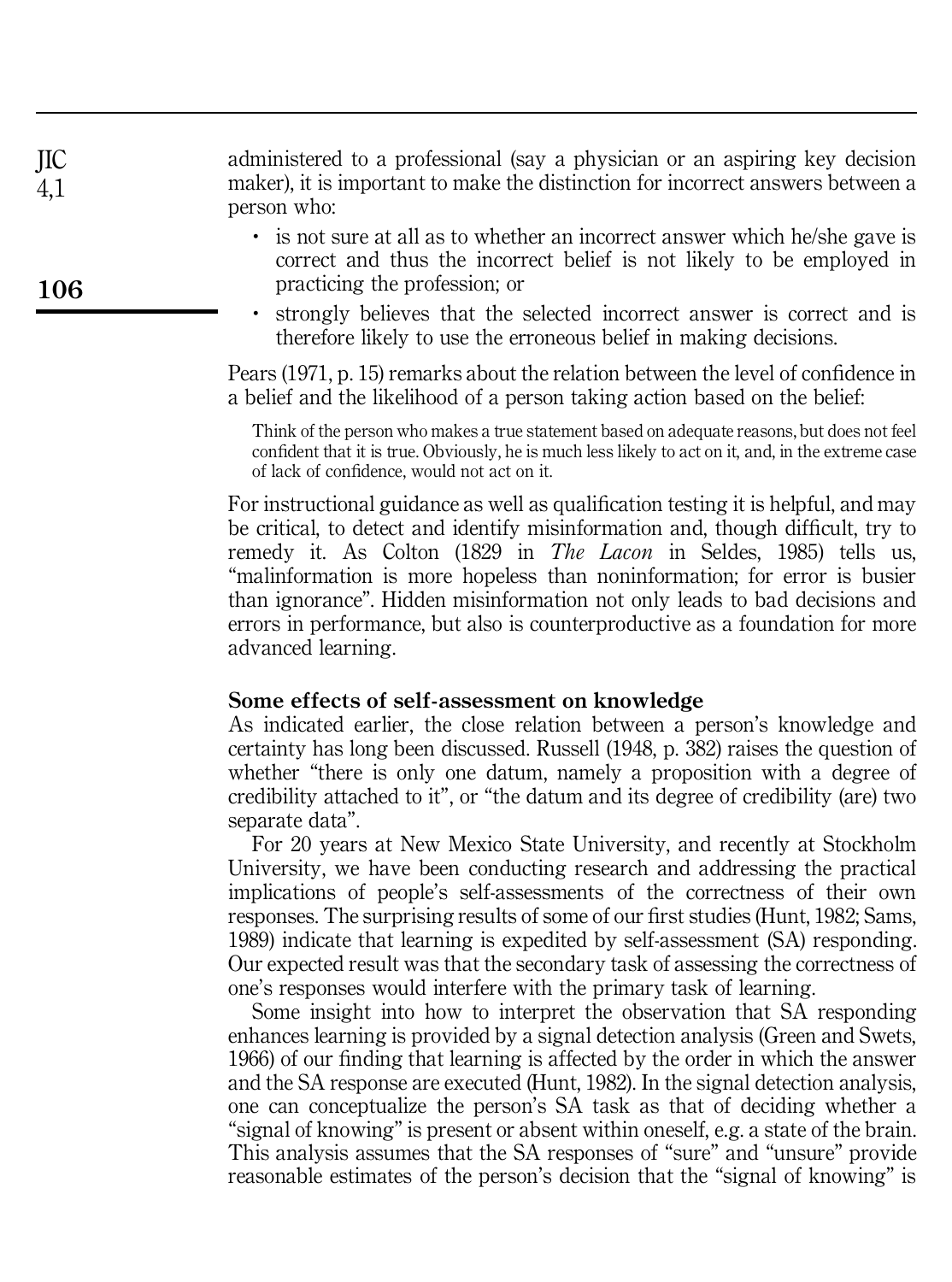present or absent. The accuracy of the SA responses is estimated by the calculation of the hit rate (HR) and false alarm rate (FAR) as the conditional probabilities of *p* (Sure|Correct) and *p* (Sure|Wrong), respectively.

This analysis reveals that people who first give the answer followed by the SA response are more accurate, i.e. better able to discriminate (*d<sup>r</sup>* ) between knowing and not knowing the correct answer, than are those who first give the SA response followed by the answer  $(d_r = 0.85 \text{ vs } 0.52 \text{ for Answer-SA and SA-}$ Answer, respectively). Furthermore, this greater sensitivity in detecting the "signal of knowing" is due entirely to a higher HR  $(0.61 \text{ vs } 0.49)$  rather than the FAR (0.30 vs 0.30). A higher HR means that, when the answer is correct the probability that the person will say ªSureº is higher for participants in the Answer-SA  $(p = 0.61)$  group than for those in the SA-Answer group  $(p = 0.49)$ . The higher HR is consistent with the interpretation that if a correct response is covertly selected, then its execution helps the learner to confirm its correctness. On the other hand, the finding that the FAR is not affected by the order of response execution suggests that the execution of an incorrect answer has no affect on the accuracy with which a wrong answer is identified by a person as being incorrect.

Related to this is the interesting finding that the correct-and-sure answers are executed approximately one second faster than the wrong-but-sure answers. Arnberg *et al.* (1983) also found some evidence of a resistance to change of sure-but-wrong responses, supporting the "stubborn-error" effect reported earlier by Marx and Marx (1980).

# **Misinformation and usable knowledge**

It is commonly accepted that people behave in accordance with their knowledge and beliefs. The more certain the knowledge or belief then the more likely, more rapid and more reliable is the response. If a person strongly believes something to be correct which is, in fact, incorrect, then the performance of tasks that rely on this erroneous belief or misinformation may likewise be in error – even though the response may be executed with confidence. Thus, from an educational and training point of view it is important to detect and identify misinformation.

This line of thought leads to the concept of "usable" knowledge (Hunt and Furustig, 1989). "Usable", here, means that a person is sufficiently sure of the correctness of the knowledge or belief so that it will be used to make decisions, to solve problems and to select and execute actions. Figure 1 illustrates the relationships among belief, correctness, sureness, usability and knowledge. As indicated earlier, to qualify as usable knowledge, the answer must be correct. If a person strongly believes something to be correct which, in fact, is incorrect, then we will call it a usable belief; and consider the person to be misinformed. If the person strongly believes something to be true, then s/he may use it as the basis for acting – whether it is correct or incorrect. If the belief is correct, then the person may be considered to know it and to be well informed.

The concept of knowledge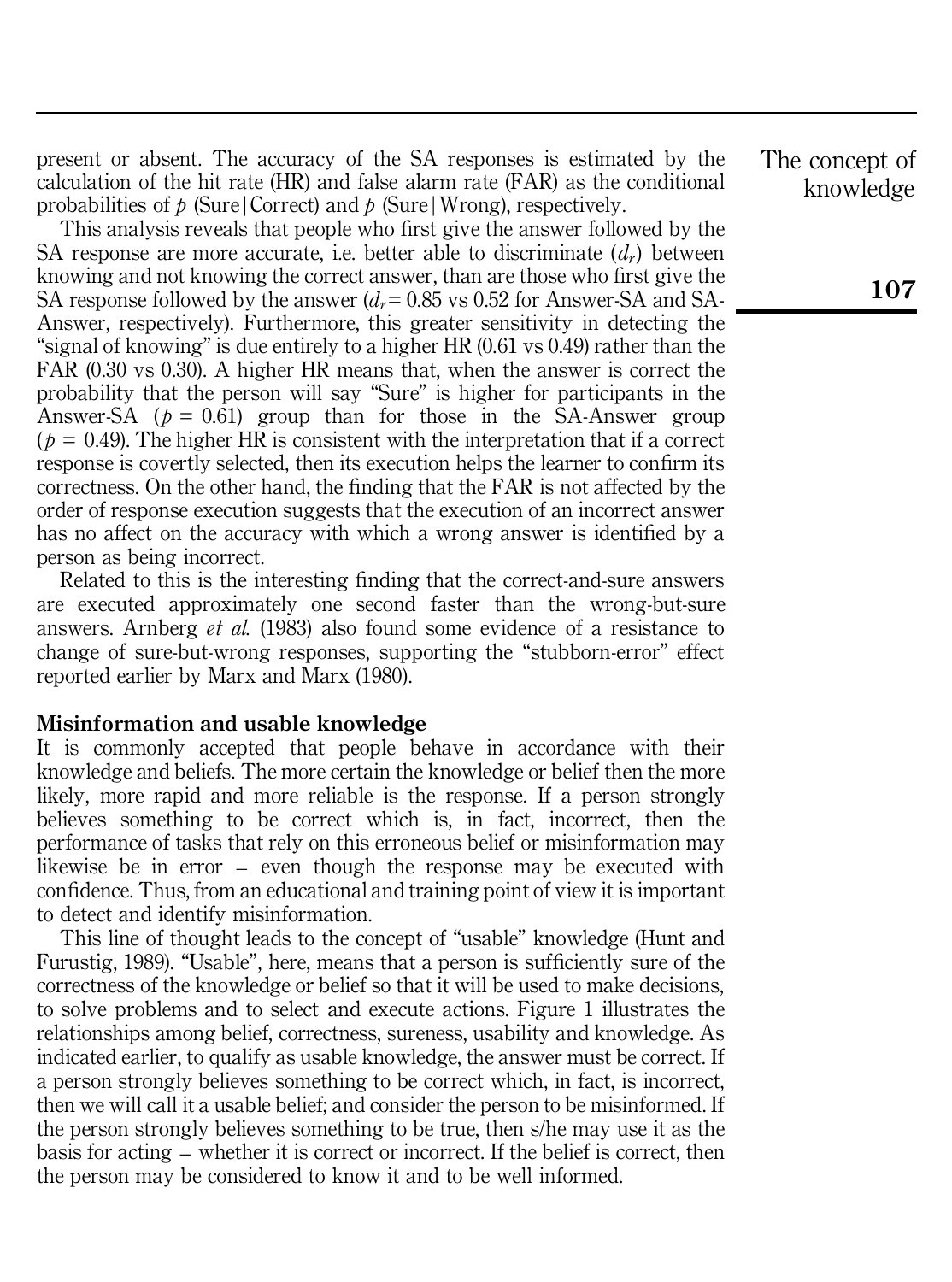

Source: Adapted from Hunt and Furustig (1989)

Incorporating certainty as a requirement of knowledge has some important practical benefits, but also raises several problems. Quine (1987) points out one of the problems: How certain must a person be for the belief to qualify as being knowledge? One answer is that the person must be certain enough so that the belief will be used to make decisions, perform tasks and solve problems. If, in addition to that, the belief is correct and justified, then it would qualify as knowledge; otherwise it would not qualify.

Another question is: Since there are different degrees of certainty, what is the most practicable way to indicate these different degrees? For both of the other two qualities (correctness and justification) there are criteria for most practical purposes, e.g. as determined by the subject matter experts, which can establish a belief as being correct and justified or not. For certainty or sureness, it seems more reasonable to define the criterion as a certainty level that is a function of variables such as the benefits (if correct) and costs (if incorrect) rather than a single certainty level.

# **Self assessment computer analyzed testing**

The common multiple-choice test which is widely used in the USA to measure people's knowledge has many advantages which include objectivity, ease and economy of administering and scoring, reliability, and the ability to measure simple and complex knowledge in most content areas at most levels of knowledge. However, the knowledge of a person has more characteristics than is represented by the percentage correct score on a multiple-choice test. Incorporating the concept of knowledge as redefined to include the component of sureness and misinformation into testing produces test scores which are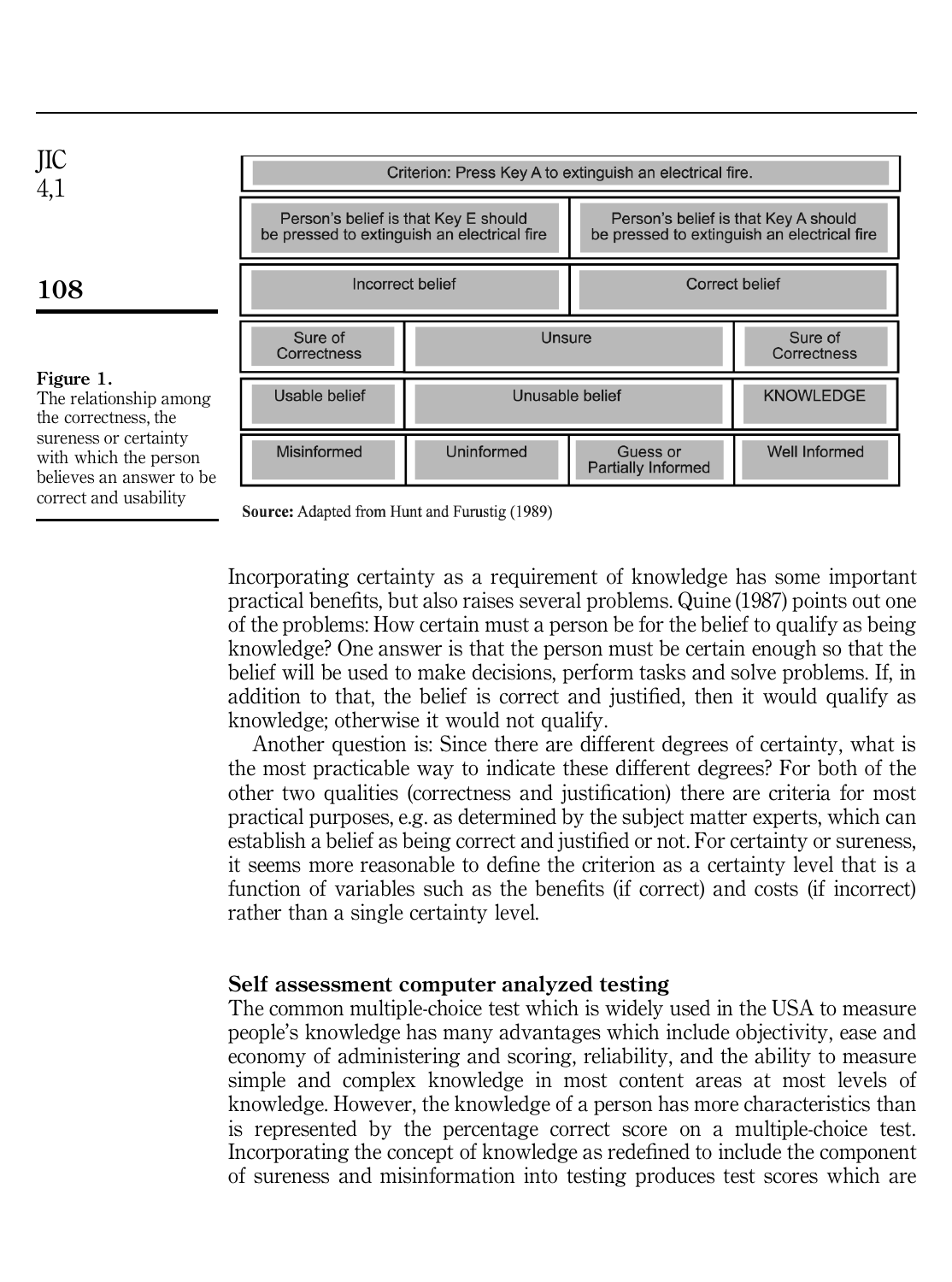more representative of the way in which knowledge influences a person's everyday decisions and performance.

The observation that a person recognizes or recalls a correct answer on a test is not sufficient to conclude that the knowledge has been learned, i.e. acquired and will be retained, to a usable level (Figure 1). Similarly, simply by observing an incorrect response one cannot distinguish between a person who is uninformed and one who is misinformed. Self-assessment computer analyzed testing (SACAT) described below provides remedies for both of these inadequacies and has other benefits. It is aimed at providing an epistemetric method that produces measurements more closely related to a person's later performance and is more useful for assessment and instructional purposes than the common multiple-choice test. By detecting and identifying misinformation and providing a measure of the retainability of knowledge that has been acquired, SACAT provides some unique benefits.

The SACAT answer sheet allows the test taker to indicate, "How sure are youº, i.e. a level of certainty or doubt, of the correctness of each answer. The additional time usually required to mark "How sure are you?" is minimal (1-5 sec.) since the test takers' assessment of their certainty about the correctness of an answer is often largely completed during the process of selecting or producing the answer.

An "Instructor's Summary" of the test results is provided for test administrators who prefer not to inspect the detailed printouts. In addition to giving summary statements of how well the group of trainees performed on the test, the summary lists for instructional guidance those specific test items about which trainees as a group may be misinformed. On tests in university introductory psychology courses that I taught (with 50-180 students per class), 3-10 percent or more of the test items have a high percentage ( $> 10$  percent) of wrong – but-sure responses indicating misinformation.

The quality of people's performance in real life depends on both the knowledge they possess and the certainty with which they possess it (Hunt and Sams, 1989). With this is mind, a percentage SA (%SA) score, which is an index of the overall accuracy with which a person performs the self-assessments, is reported for each test taker. The %SA scores correspond to the accuracy with which test-takers indicate their certainty when their answer is correct and their doubt when their answer is incorrect. We will call it the Confucius criterion of SA accuracy. The %SA score is calculated by accumulating over all test items, the number of points gained (for correct answers) and lost (for incorrect answers) employing logarithmical gain-loss functions, relative to the maximum number of points possible if perfect sure and not sure assessments of correct and incorrect answers were made.

Being accurate in one`s self-assessments is of practical importance and it should be rewarded. To provide such a reward, and to provide an incentive for engaging in self-assessment, the percentage correct (%Correct) score can be increased, say by 3 percent, for the accurate self-assessors. This approach allows The concept of knowledge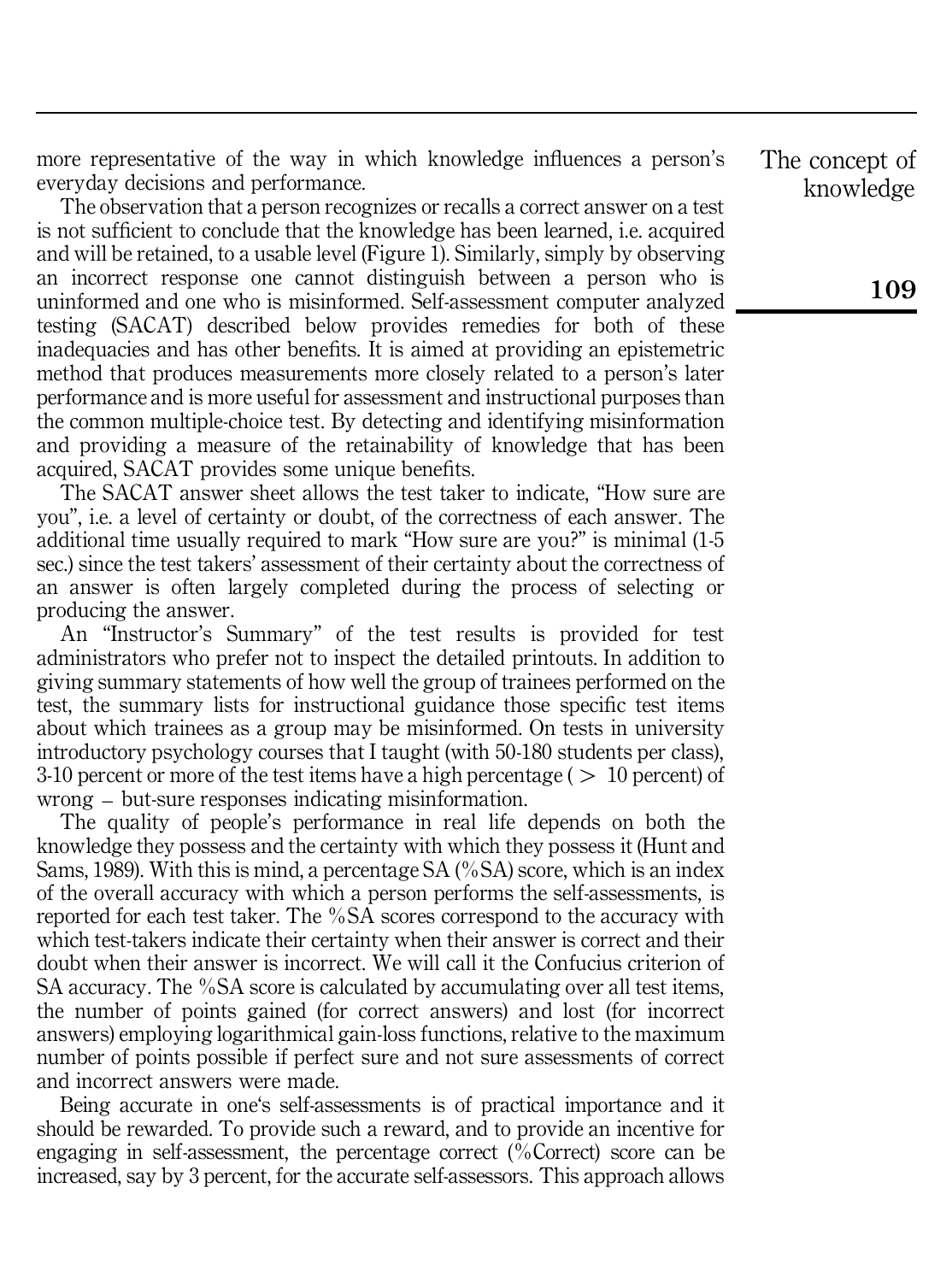instructors and test administrators who are accustomed to using %Correct scores for grading or qualification purposes, to continue to do so easily.

A different approach is to combine the %SA score with the %Correct score in some weighted fashion dependent on the importance of being correct-and-sure and on the negative consequences of being wrong-but-sure. However, the implications of this approach have not been explored. Jankowicz (1973) has developed a variant of the Strictly Proper Scoring Rules (von Holstein, 1970) for multiple-choice testing, but it has been little used. There are advantages in keeping the %Correct score separate from the %SA score, e.g. to provide feedback to the test taker, until the consequences of combining them are understood.

The SACAT computer analysis of the answer sheets provides a printout of the scores that can be displayed to the test takers for knowledge of results. The test takers who are more accurate in their self-assessment and, thus most deserving of the test bonus, are identified in the computer analysis.

# **Other features of SACAT**

# *Gender bias*

Critics argue that traditional multiple-choice tests are biased against various groups of people, such as women. To be gender biased means, here, that if a male and female know the same amount about the topics of the test, then one of them will obtain a lower score on the test than the other due to a gender characteristic which is not relevant to knowledge. Our own research findings (Hassmén and Hunt, 1994) are:

- . female test-takers score lower than males, on the average, when the common multiple-choice test is employed; and
- . the difference in the %Correct scores (exclusive of the three-point bonus) between male and female university students is reduced when SACAT is used (Table I).

The benefit of incorporating self-assessment responding may not, however, be limited to women. Koivula *et al.* (2001) recently conducted a study involving Swedish high school and university students to compare performance on the Swedish Scholastic Aptitude Test using either a conventional multiple-choice test or SACAT. For the quantitative subtest they found that those who made

| Table I.<br>Mean number of<br>correct answers for<br>males and females<br>on tests using the<br>usual multiple-choice<br>test and using | Test used          | Gender of<br>participant | $\boldsymbol{n}$ | Number correct       | Standard deviation   | Sig.         |
|-----------------------------------------------------------------------------------------------------------------------------------------|--------------------|--------------------------|------------------|----------------------|----------------------|--------------|
|                                                                                                                                         | МC<br><b>SACAT</b> | Female<br>Male<br>Fem    | 30<br>30<br>30   | 23.9<br>29.2<br>27.8 | 0.54<br>0.67<br>0.53 | < 0.05<br>ns |
| <b>SACAT</b>                                                                                                                            |                    | Male                     | 30               | 29.7                 | 0.55                 |              |

JIC 4,1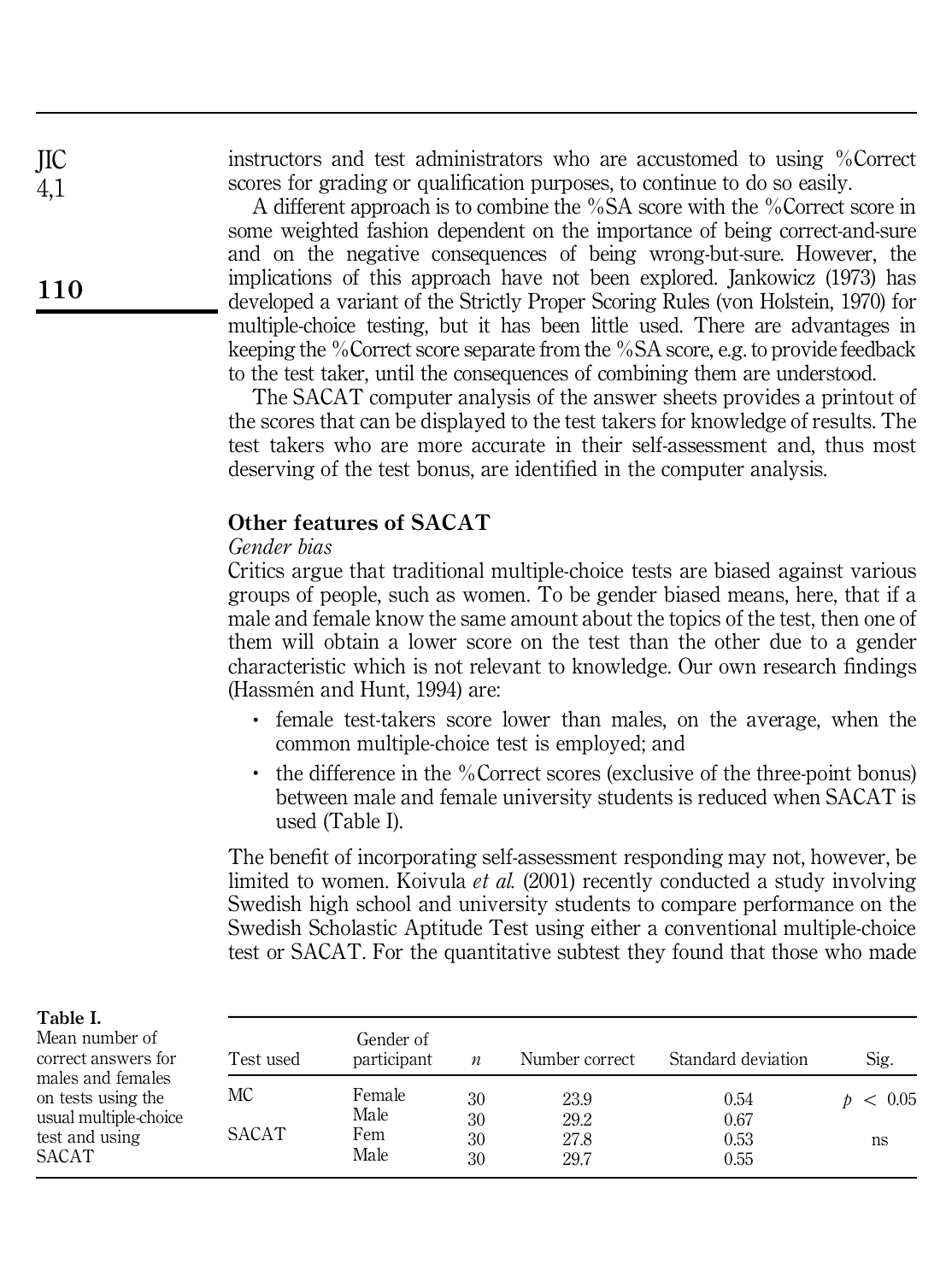self-assessments outscored those who did not, and individuals who rated themselves low on traits traditionally regarded as masculine (measured on a sex role inventory) benefited especially from the self-assessments.

Also, it has been shown that men, especially undergraduate men, were particularly overconfident when incorrect (Lundeberg *et al.*, 1994). In most educational settings this overconfidence has little visible impact on the life and well being of others. However, in many other life situations in which people are dependent upon the judgments and decisions made by overconfident people, the consequences can be quite negative, e.g. operator judgments in process and machine control, automobile passing decisions, etc.

# *Retainability*

The aim of most training is that, as a consequence of the learning that occurs, the trainee will later be able to perform some task or activity. This requires the trainee to acquire the necessary knowledge, skills and attitudes, retain the learned material until a later time when it will be retrieved and used to make decisions, select and execute actions, understand something, etc.

Preliminary findings (Cabigon, 1993) in our laboratory indicate that the retention of responses at the end of learning which are correct are a monotonic increasing function of the level of sureness (Table II). Only 25 percent of the correct responses about which the learner is "Not sure at all" are retained a week later, while approximately 90 percent of the correct responses about which the learner is "Extremely sure" are retained.

This suggests that including self-assessments, along with correctness, as part of the criteria for the assessment of whether a person knows the required material, would improve the correlation between the assessment measures and the quality of later performance. Furthermore, self-assessment responding may help identify the strength of the (stimulus-response) association for both correct and incorrect information.

# *Motivational effects*

On open-ended post-test questionnaires, about 40 percent of the students indicated that they study more to prepare for SACAT, e.g. "to be able to mark that I am sure of my answerº, than they do for the usual multiple-choice test.

| Sureness on the final learning trail | Percentage retained correctly one week later |
|--------------------------------------|----------------------------------------------|
| "Extremely sure"                     | 91                                           |
| "Very sure"                          | 88                                           |
| "Somewhat sure"                      | 75                                           |
| "Very unsure"                        | 75                                           |
| "Not sure at all"                    | 25                                           |

The concept of knowledge

**111**

### **Table II.**

The percentage of the correct response on the final learning trail which were retained a week later as a function of the self-assessment level on the final learning trail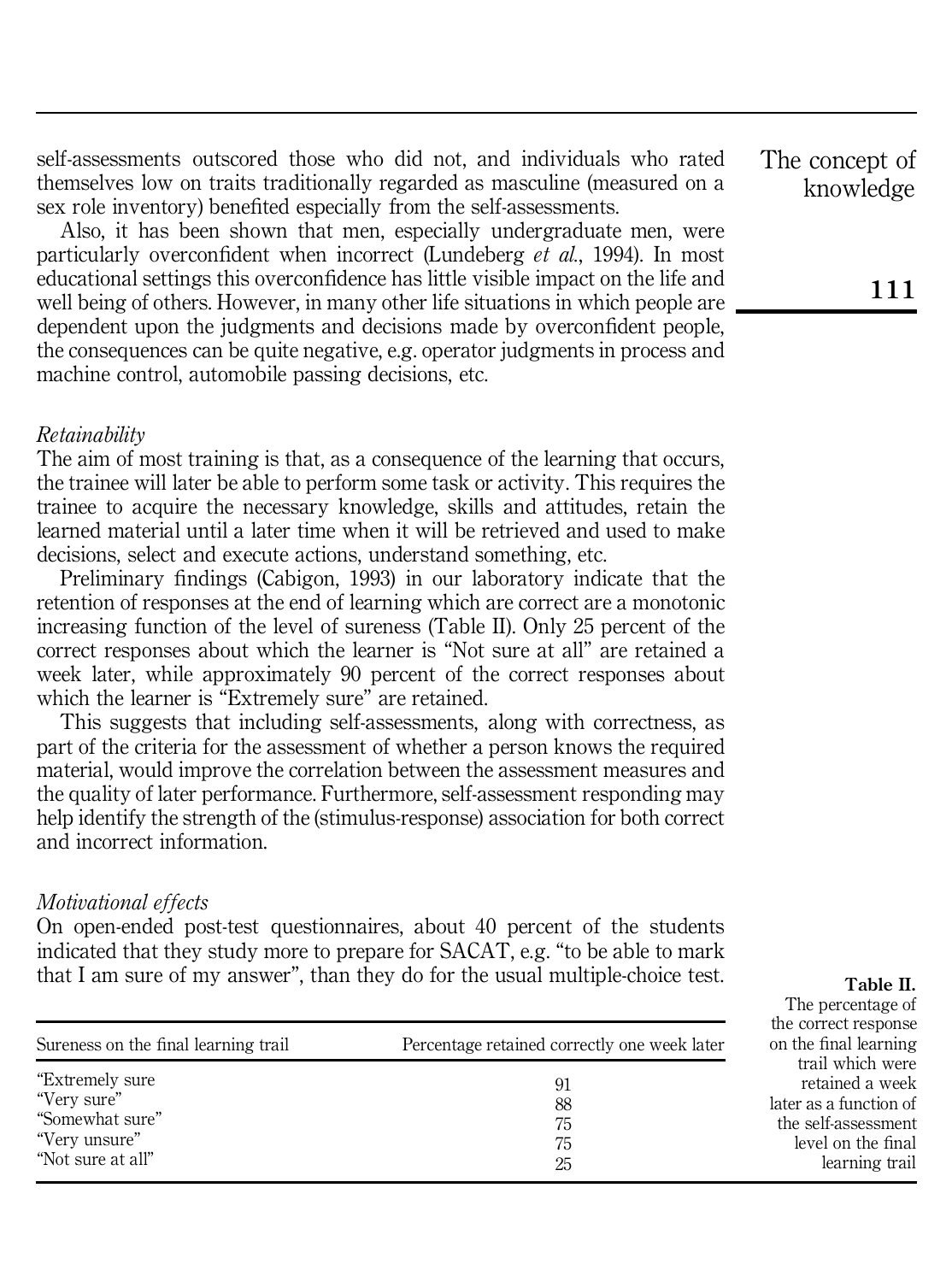Why would students feel motivated to study more when they know that selfassessments will be used during the coming test? One possible explanation is that the process of self- assessment responding acts as a reinforcement for the students, i.e. the feeling (and its anticipation) of being sure during the test is an intrinsic reward thereby motivating the student to study more than otherwise would be the case (e.g., Watson and Tharp, 1993). Since the SACAT method allows extra points to be added to the total score for those students that make the most accurate assessments of their knowledge, this added extrinsic motivation for studying should also work towards increasing the total motivation to study (e.g. Franken, 1994).

# **Summary of bene®ts of SACAT**

In summary, the benefits of SACAT observed so far are: it provides a more comprehensive measure of a person's knowledge; detects and identifies topics in which people are misinformed; measures the retainability of learned material; may reduce gender and perhaps ethnic bias in the assessment of knowledge; encourages study and enhances learning, identifies and provides practice to individuals who over or under estimate their own knowledge; and helps identify test items which may be misleadingly constructed.

#### **References**

JIC 4,1

- Arnberg, P., Fernandez, J. and Hunt, D.P. (1983), ªA comparison of learning by doing and learning by observation with self-assessment responding", unpublished.
- Auden, W.H. (1970), *The Portable Greek Reader*, The Colonial Press, Clinton, MA.
- Ayer, A.J. (1958), *The Problem of Knowledge.*, Macmillan and Company, London.
- Cabigon, H.J. (1993), ªEffects of self-assessment on retention of trainingº, unpublished Master's thesis, New Mexico State University, Las Cruces, NM.
- Fernández-Armesto, F. (1997), *Truth*, Transworld Publications, London.
- Franken, R.E. (1994), *Human Motivation*, 3rd ed., Brooks/Cole, Pacific Grove, CA.
- Green, D.M. and Swets, J.A. (1966), *Signal Detection Theory and Psychophysics*, John Wiley & Sons, New York, NY.
- Hassmen, P. and Hunt, D.P. (1994), "Human self assessment in multiple choice testing", *Journal of Educational Measurement*, Vol. 31, pp. 149-60.
- Hunt, D.P. (1982), ªEffects of human self-assessment responding on learningº, *Journal of [Applied](http://www.emeraldinsight.com/rpsv/cgi-bin/linker?ext=i&reqidx=/0021-9010^28^2967L.75[aid=1181242]) [Psychology](http://www.emeraldinsight.com/rpsv/cgi-bin/linker?ext=i&reqidx=/0021-9010^28^2967L.75[aid=1181242])*, Vol. 67, pp. 75-82.
- Hunt, D.P. and Furustig, H. (1989), *Being Informed, Being Misinformed and Disinformation: A Human Learning and Decision Making Approach*, Technical Report PM 56:238, 1989-04-21 Institution 56 Manniska Maskin System, Karlstad.
- Hunt, D.P. and Sams, M. (1989), ªHuman self assessment process theory: an eight-factor model of human performance and learning; and everyman's causation", in Ljunggren, G. and Dornic, D. (Eds), *Psychophysics in Action*, Springer-Verlag, Heidelberg.
- Jankowicz, A.Z. (1973), ªFeedback for learning in business gamesº, *Simulation and Games*, Vol. 4 No. 2, pp. 175-203.